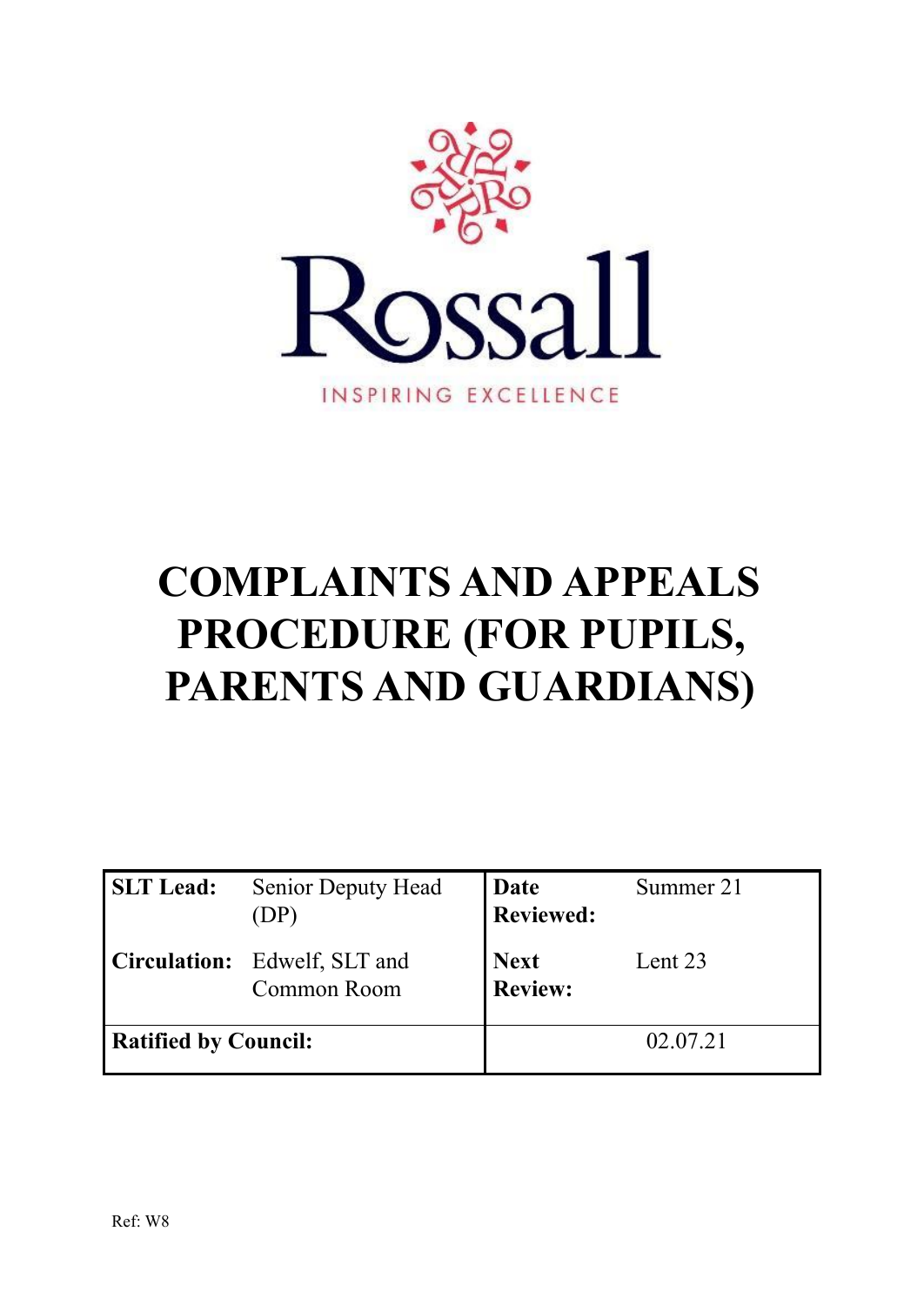# **ROSSALL SCHOOL**

# **COMPLAINTS AND APPEALS PROCEDURE (FOR PUPILS, PARENTS AND GUARDIANS)**

If you have any concerns about any aspect of your child's life at the school, please contact the appropriate member of staff as soon as possible.

We welcome comments and suggestions and take seriously complaints and concerns, should they arise. A 'complaint' may be generally defined as an expression of dissatisfaction about actions taken or a lack of action. An expression of worry or doubt with reassurances sought would be a concern. Any current pupil or parent / guardian of a pupil enrolled into the school or the nursery may make a complaint.

# Rossall wishes to ensure that:

- Those wishing to raise concerns know how to do so
- We respond to complaints promptly and in a courteous and efficient way
- We listen and take complaints seriously
- We take action where appropriate
- A complaint will not lead to repercussions for the complainant
- Your complaint will be treated in a confidential manner and with respect

#### Informal Resolution:

- For concerns about the curriculum or the pastoral life of the school, please contact the Senior Deputy Head
- For matters regarding finance, fees and non-academic services please contact the Bursar. One of the Deputy Heads or Senior Deputy Head may be involved at this stage.
- For any other concerns please contact the Senior Deputy Head.

Informal complaints will normally be dealt with within 10 working days including communication of resolution. This may be longer during school holidays.

#### Formal Resolution

If you remain unhappy, please contact the Head. This should be done in writing. The Head will conduct an investigation of the complaint and may interview any members of staff or pupils involved. The Head may ask to meet you at a mutually convenient time, normally within 5 working days of receiving the complaint, for a discussion of the problem. The Head may appoint the Senior Deputy Head to carry out the investigation on their behalf if they have not already been involved in the informal resolution above.

The Head will keep written records of all meetings and interviews held in relation to the complaint and of the final recommendations and action taken. Once the Head is satisfied that, as far as practicable, all of the relevant facts have been established, the Head will make a decision and communicate this in writing to the complainant.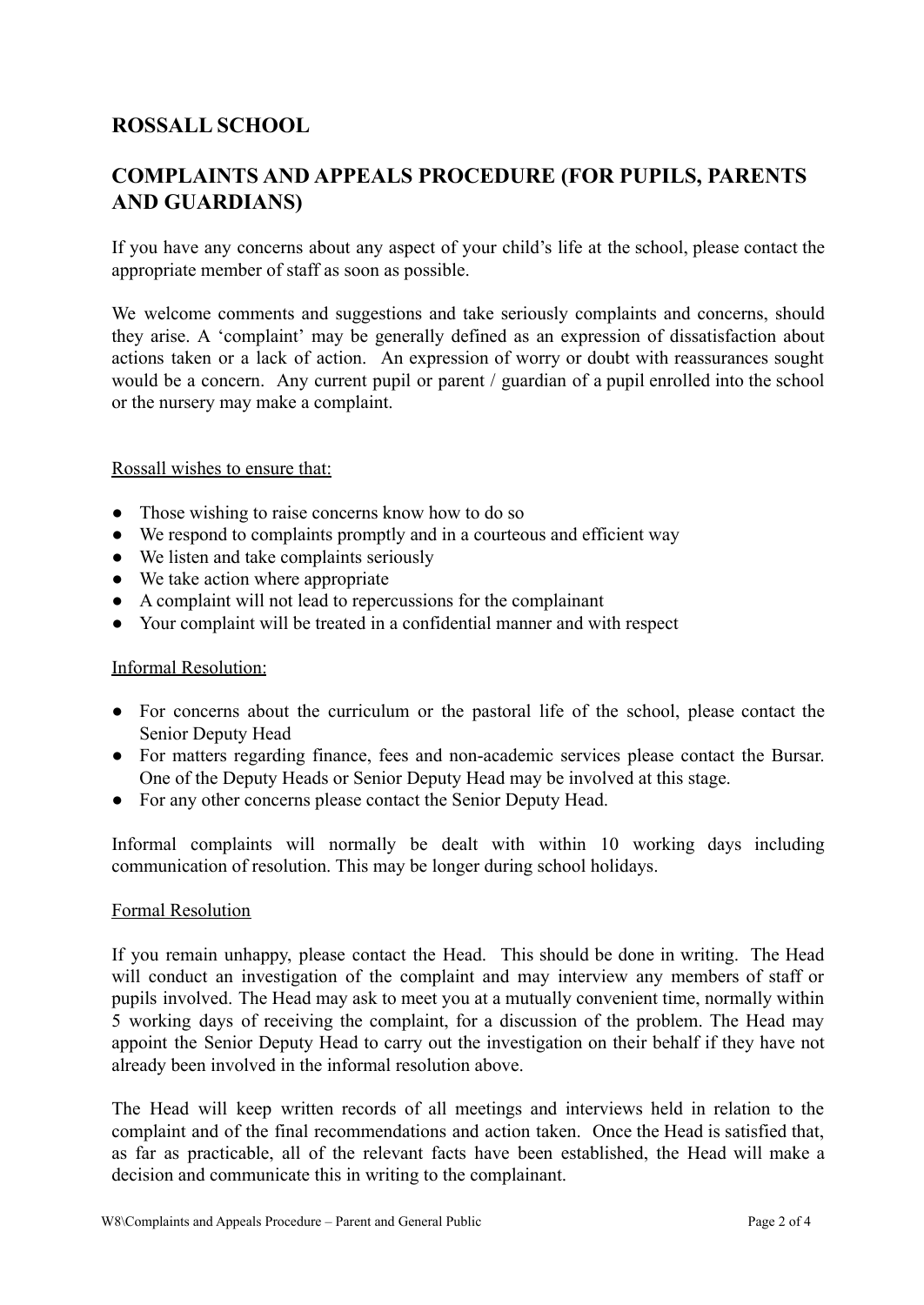Formal complaints will normally be dealt with within 15 working days from notification in writing. This may be longer during school holidays.

# Appeals

If you are not satisfied, the Head will offer to refer the matter to the Chair of Council, Mr Chris Holt (for contact details see below).

The Chair of Council will refer the matter to a Complaints Panel for consideration. This Complaints Panel will not include the Chair of Council. This will consist of at least two persons not directly involved in matters detailed in the complaint. The panel will be appointed by the Chair of the Council and will include a member independent of the management and running of the School. A hearing will usually be scheduled within 15 working days. You can write to the independent member in confidence c/o the Bursar.

The panel will carry out a full investigation and if they deem it necessary, they may require further particulars of the complaint to be supplied in advance of the hearing. Copies of such particulars shall be supplied by all parties not later than 5 working days prior to the hearing.

The complainant may be accompanied to the hearing by one other person. This may be a relative, teacher or friend. Legal representatives will not normally be appropriate.

If possible the panel will resolve the complaint immediately. If further investigation is needed, the panel will respond within 5 working days. The panel will write to the complainant informing them of their decision and the reasons for it. The decision will be final. The panel's findings and, if any, recommendations will be sent in writing to the complainant, the Head, the Chair of Council and where relevant, the person to whom the complaint refers. A record of the findings and recommendations will be made available on the School premises for inspection.

#### Complaints against the Head

If the complaint is against the Head it will be referred to the Chair of Council directly and the Appeals procedure above will be followed.

#### Further information

If the School's complaints procedure has been exhausted, the complainant will be informed in writing that the School cannot settle the complaint. The School will signpost the parents or guardians towards a certified Alternative Dispute Resolution (ADR) provider stating whether or not the School intends to use ADR in that particular instance.

A written record of all complaints, recommendations and actions taken is kept for 3 years as well as an indication of whether they were resolved at a preliminary stage or if they proceeded to the Chair of Council, a panel hearing, or beyond. Correspondence, statements and records relating to individual complaints and outcomes will be kept confidential except where required by the Secretary of State or a body conducting an inspection under Section 109 of the Education and Skills Act, 2008.